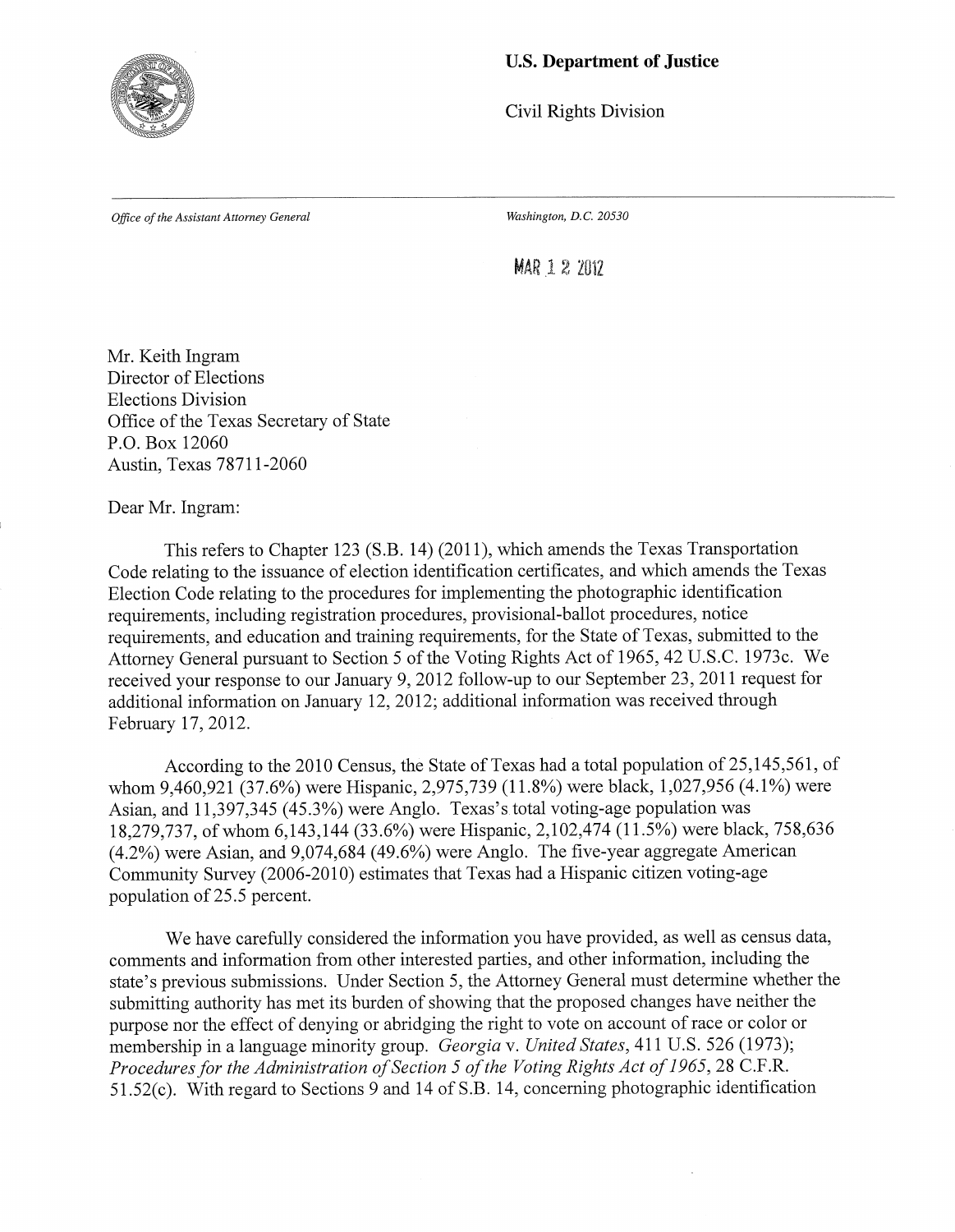51.52(c). With regard to Sections 9 and 14 of S.B. 14, concerning photographic identification requirements for in-person voting and acceptable forms of photographic identification, I cannot conclude that the state has sustained its burden under Section 5 of the Voting Rights Act. Therefore, on behalf of the Attorney General, I must object to Sections 9 and 14 of S.B. 14.

We start our analysis recognizing the state's legitimate interest in preventing voter fraud and safeguarding voter confidence. *Crawford* v. *Marion County Election Bd.*, 553 U.S. 181 (2008). In that vein, the state's sole justifications for changing the current practice to require photographic identification to vote in person that appear in the legislative proceedings and are presented in its submission are to ensure electoral integrity and deter ineligible voters from voting. At the same time, we note that the state's submission did not include evidence of significant in-person voter impersonation not already addressed by the state's existing laws.

The voting changes at issue must be measured against the benchmark practice to determine whether they would "lead to a retrogression in the position of racial minorities with respect to their effective exercise of the electoral franchise." *Beer* v. *United States*, 425 U.S. 130, 141 (1976). In support of its position that this proposed requirement will not have such a prohibited effect, the state provided two sets of registered-voter data, which were matched with two different data sources maintained by the state's Department of Public Safety (DPS). One set was current as of September 16, 2011, and the other as of early January 2012. The September data reported that there were 12,780,841 registered voters, of whom 2,785,227 (21.8%) were Hispanic. The January data reported that there were 12,892,280 registered voters, of whom 2,810,869 (21.8%) were Hispanic.

There is, however, a significant difference between the two data sets with regard to the number and characteristics of those registered voters without a driver's license or personal identification card issued by DPS. The September data indicate that 603,892 (4.7%) of the state's registered voters do not have such identification; this population consists of 174,866 voters (29.0% of the 603,892 voters) who are Hispanic and 429,026 voters (71.0%) who are non-Hispanic. The January data indicate that 795,955 (6.2%) of the state's registered voters do not have such identification; this population consists of 304,389 voters (38.2%) who are Hispanic and 491,566 voters (61.8%) who are non-Hispanic. The state has not provided an explanation for the disparate results. More significantly, it declined to offer an opinion on which of the two data sets is more accurate. Accordingly, we have considered both in reviewing your submission.

Starting our analysis with the September data set, 6.3 percent of Hispanic registered voters do not have the forms of identification described above, but only 4.3 percent of non-Hispanic registered voters are similarly situated. Therefore, a Hispanic voter is 46.5 percent more likely than a non-Hispanic voter to lack these forms of identification. In addition, although Hispanic voters represent only 21.8 percent of the registered voters in the state, Hispanic voters represent fully 29.0 percent of the registered voters without such identification.

Our analysis of the January data indicates that 10.8 percent of Hispanic registered voters do not have a driver's license or personal identification card issued by DPS, but only 4.9 percent of non-Hispanic registered voters do not have such identification. So, Hispanic registered voters are more than twice as likely as non-Hispanic registered voters to lack such identification. Under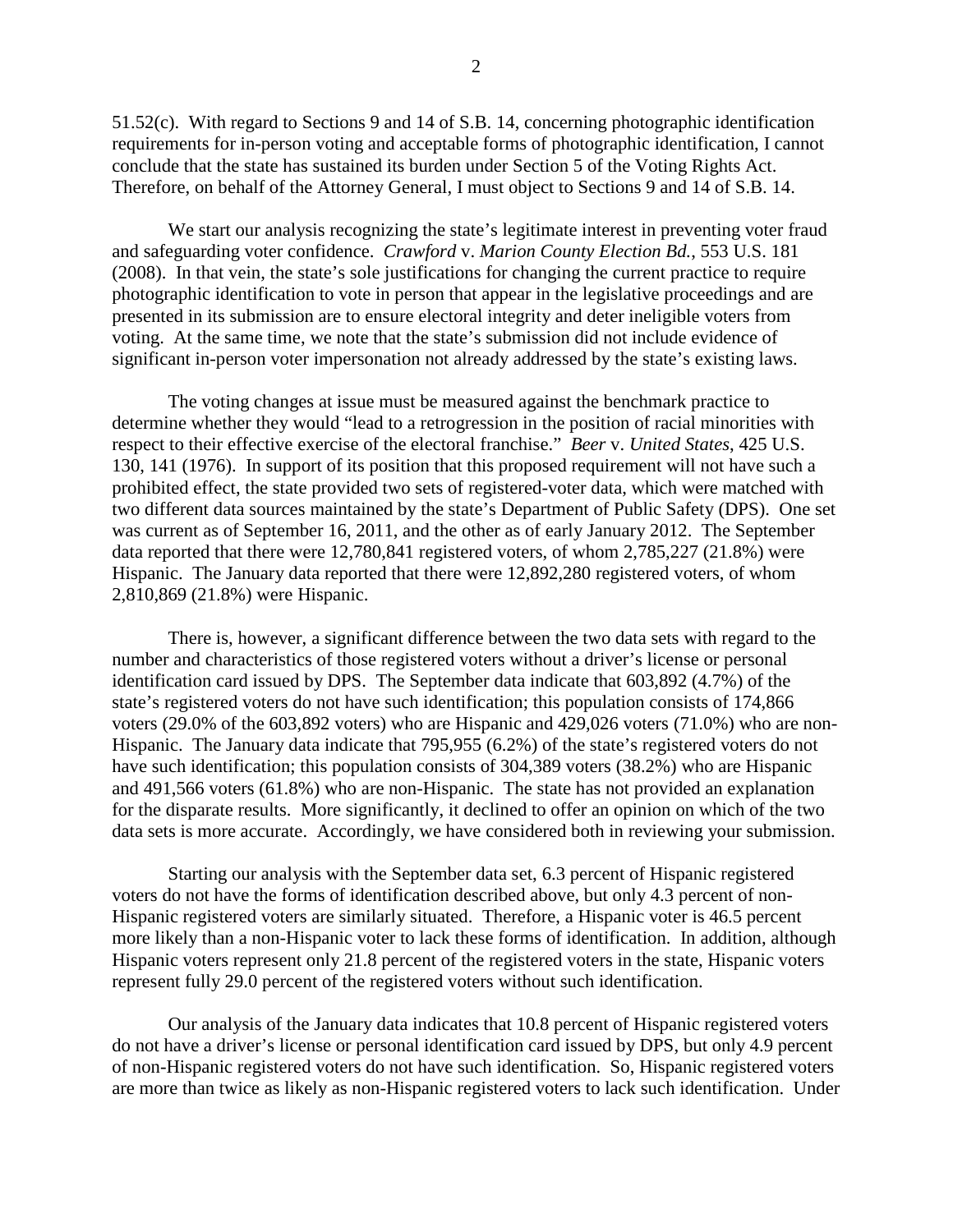the data provided in January, Hispanics make up only 21.8 percent of all registered voters, but fully 38.2 percent of the registered voters who lack these forms of identification.

Thus, we conclude that the total number of registered voters who lack a driver's license or personal identification card issued by DPS could range from 603,892 to 795,955. The disparity between the percentages of Hispanics and non-Hispanics who lack these forms of identification ranges from 46.5 to 120.0 percent. That is, according to the state's own data, a Hispanic registered voter is at least 46.5 percent, and potentially 120.0 percent, more likely than a non-Hispanic registered voter to lack this identification. Even using the data most favorable to the state, Hispanics disproportionately lack either a driver's license or a personal identification card issued by DPS, and that disparity is statistically significant.

The state has provided no data on whether African American or Asian registered voters are also disproportionately affected by S.B. 14.

Sections 9 and 14 of S.B. 14 would also permit a voter to vote in person using military photographic identification, a United States citizenship certificate that contains the person's photograph, a United States passport, or a license to carry a concealed handgun. The state has produced no data showing what percent of registered voters lack a driver's license or personal identification card issued by DPS, but do possess another allowable form of photographic identification. Nor has the state provided any data on the demographic makeup of such voters. In addition, when the Texas Legislature was considering S.B. 14, there were a number of legislative proposals to expand the forms of identification that could be used by voters to meet this new requirement – including proposals to allow any state-issued or tribal identification with a photograph to be used for regular voting – but those proposals were rejected.

In view of the statistical evidence illustrating the impact of S.B. 14 on Hispanic registered voters, we turn to those steps that the state has identified it will take to mitigate that effect.

You have informed us that the DPS-issued "free" election identification certificate, which is proposed to be implemented by Section 20 of S.B. 14, would protect voters who do not already have another acceptable form of identification. The application process for these certificates will mirror the manner in which a person obtains a driver's license. First-time applicants will be required to furnish various supplemental documents and undergo an application process that includes fingerprinting and traveling to a driver's license office.

An applicant for an election identification certificate will be required to provide two pieces of secondary identification, or one piece of secondary identification and two supporting documents. If a voter does not possess any of these documents, the least expensive option will be to spend \$22 on a copy of the voter's birth certificate. There is a statistically significant correlation between the Hispanic population percentage of a county and the percentage of a county's population that lives below the poverty line. The legislature tabled amendments that would have prohibited state agencies from charging for any underlying documents needed to obtain an acceptable form of photographic identification.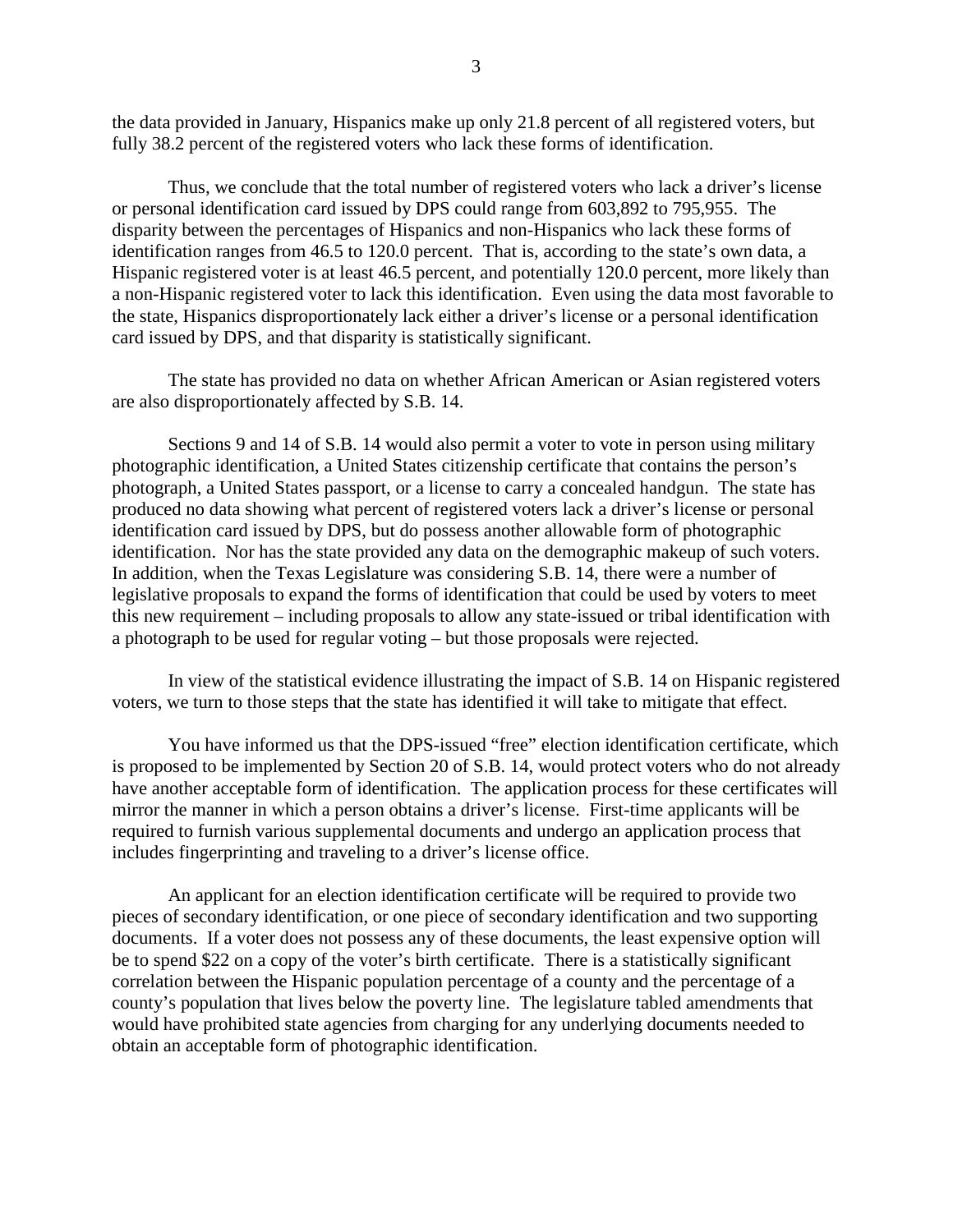As noted above, an applicant for an election identification certificate will have to travel to a driver's license office. This raises three discrete issues. First, according to the most recent American Community Survey three-year estimates, 7.3 percent of Hispanic or Latino households do not have an available vehicle, as compared with only 3.8 percent of non-Hispanic white households that lack an available vehicle. Statistically significant correlations exist between the Hispanic voting-age population percentage of a county, and the percentage of occupied housing units without a vehicle.

Second, in 81 of the state's 254 counties, there are no operational driver's license offices. The disparity in the rates between Hispanics and non-Hispanics with regard to the possession of either a driver's license or personal identification card issued by DPS is particularly stark in counties without driver's license offices. According to the September 2011 data, 10.0 percent of Hispanics in counties without driver's license offices do not have either form of identification, compared to 5.5 percent of non-Hispanics. According to the January 2012 data, that comparison is 14.6 percent of Hispanics in counties without driver's license offices, as compared to 8.8 percent of non-Hispanics. During the legislative hearings, one senator stated that some voters in his district could have to travel up to 176 miles roundtrip in order to reach a driver's license office. The legislature tabled amendments that would have, for example, provided reimbursement to voters who live below the poverty line for travel expenses incurred in applying for the requisite identification.

The third and final point is the limited hours that such offices are open. Only 49 of the 221 currently open driver's license offices across the state have extended hours. Even Senator Troy Fraser, the primary author of this legislation in the Senate, acknowledged during the legislative hearing that, "You gotta work to make sure that [DPS offices] are open." Despite the apparent recognition of the situation, the legislature tabled an amendment that would have required driver's license offices to be open until 7:00 p.m. or later on at least one weekday and during four or more hours on at least two Saturdays each month.

The legislation mandates a statewide voter-education effort concerning the new identification requirement, but does not provide specific standards for the program. The state, however, has yet to approve a final version of the materials designed to accomplish that goal, either for voters or for election officials. The state has indicated that it will implement a new educational program; but as of this date, our information indicates that the currently proposed plan will incorporate the new identification requirement into a general voter-education program.

The legislation requires that poll-worker training materials reflect the new identification requirements. This is particularly vital because a poll-worker can permit a voter to cast a ballot if the name as listed on the documentation is "substantially similar to but does not match exactly" the name on the voter registration list, and if the voter also submits an affidavit stating that he or she is the person on the list of registered voters. Though the Secretary of State's office has adopted an administrative rule to guide poll-workers in determining when names are substantially similar, the rule gives poll-workers a great deal of discretion. The state has provided no enforcement guidelines to prevent the vagueness of this standard from leading to inconsistency or bias in its application.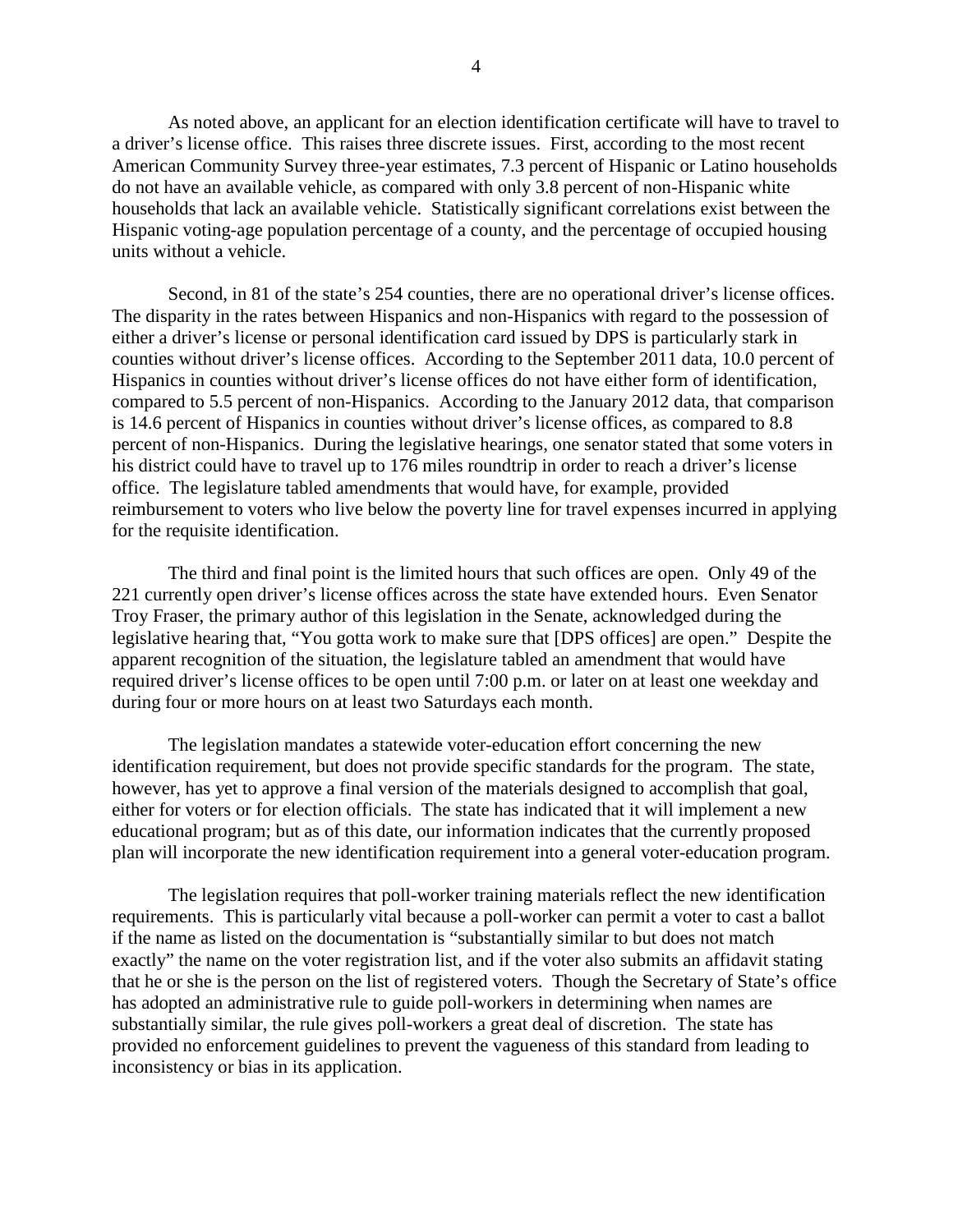Even after submitting data that show over 600,000 registered voters do not have either a driver's license or personal identification card issued by DPS – and that a disproportionate share of those registered voters are Hispanic – the state has failed to propose, much less adopt, any program for individuals who have to travel a significant distance to a DPS office, who have limited access to transportation, or who are unable to get to a DPS office during their hours of operation. This failure is particularly noteworthy given Texas's geography and demographics, which arguably make the necessity for mitigating measures greater than in other states. The state also has not developed any specific proposals to educate either voters about how to comply with the new identification requirement or poll officials about how to enforce the proposed change.

In conclusion, the state has not met its burden of proving that, when compared to the benchmark, the proposed requirement will not have a retrogressive effect, or that any specific features of the proposed law will prevent or mitigate that retrogression. Additionally, the state has failed to demonstrate why it could not meet its stated goals of ensuring electoral integrity and deterring ineligible voters from voting in a manner that would have avoided this retrogressive effect. Because we conclude that the state has failed to meet its burden of demonstrating that the proposed law will not have a retrogressive effect, we do not make any determination as to whether the state has established that the proposed changes were adopted with no discriminatory purpose.

Under Section 5 of the Voting Rights Act, the submitting authority has the burden of showing that a submitted change has neither a discriminatory purpose nor a discriminatory effect. *Georgia* v. *United States*, 411 U.S. 526 (1973); 28 C.F.R. 51.52. In light of the considerations discussed above, I cannot conclude that your burden has been sustained in this instance. Therefore, on behalf of the Attorney General, I must object to the changes affecting voting that are occasioned by Sections 9 and 14 of Chapter 123 (S.B. 14) (2011). Sections 1 through 8, 10 through 13, 15, and 17 through 22 of S.B. 14 are directly related to the procedures for implementing the photographic identification requirements, including registration procedures, provisional-ballot procedures, notice requirements, and education and training requirements. Accordingly, no determination by the Attorney General is required or appropriate under Section 5. 28 C.F.R. 51.22 and 51.35.

We note that under Section 5 you have the right to seek a declaratory judgment from the United States District Court for the District of Columbia that these proposed changes neither have the purpose nor will have the effect of denying or abridging the right to vote on account of race, color, or membership in a language minority group. 28 C.F.R. 51.44. In addition, you may request that the Attorney General reconsider the objection. 28 C.F.R. 51.45. However, until the objection is withdrawn or a judgment from the United States District Court for the District of Columbia is obtained, the submitted changes continue to be legally unenforceable. *Clark* v. *Roemer*, 500 U.S. 646 (1991); 28 C.F.R. 51.10. To enable us to meet our responsibility to enforce the Voting Rights Act, please inform us of the action that the State of Texas plans to take concerning this matter. If you have any questions, you should contact Robert S. Berman (202/514-8690), a deputy chief in the Voting Section.